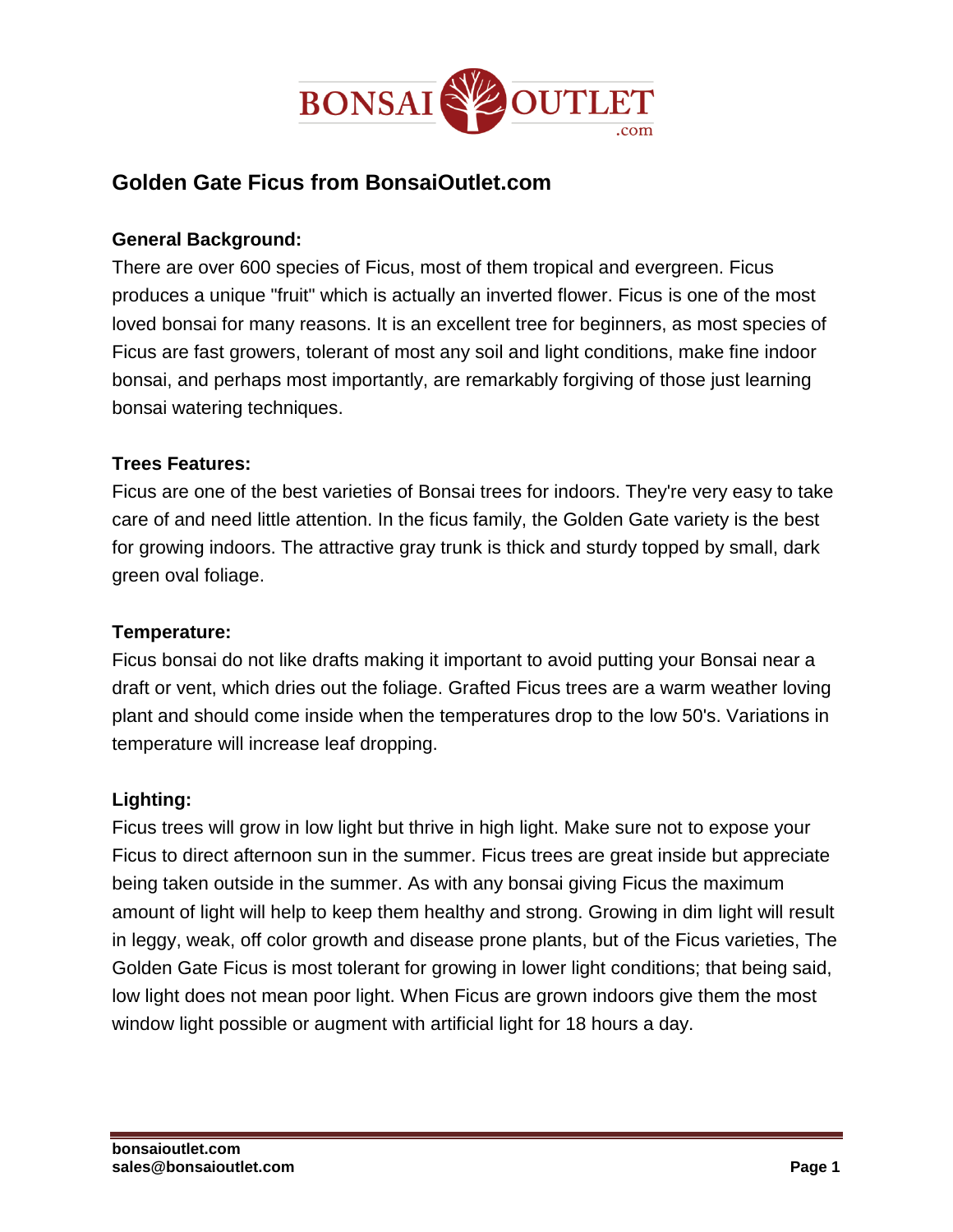## **Watering:**

Keep your Ficus moderately wet; water your tree well in the summer and decrease watering in the winter letting it dry before watering again. Ficus are very tolerant of being over or under watered, which makes them ideal for beginners. A humidity tray is a great way to increase humidity. These shallow trays are filled with small stones and have water in the bottom of the tray. Make sure the water does not reach the bottom of the Bonsai pot to prevent root rot. As the water evaporates, it creates an appropriate level of humidity mimicking the Ficus Bonsai's natural environment

# **Fertilizing:**

Fertilize your Ficus Bonsai Every two weeks during the growing season and decrease in the winter. Make sure to fertilize only after a thorough watering of the soil. Reduce fertilization to once a month during the winter months when growth slows or stops. Ficus trees will respond almost immediately to fertilizing with beautiful new growth.

# **Pruning / Training:**

Leaf pruning can be used to reduce leaf size. Prune back to 2-4 leaves after 6-10 leaves have grown. ; A total defoliation can be performed at the end of spring on healthy specimens. Watch out, a Ficus will bleed a milky latex profusely when it's pruned (They're in the rubber tree family). It can be messy but when the latex dries, it forms its own natural seal. Shape will be determined by the overall look that you want to achieve. Sit at eye level with your Bonsai tree and use Bonsai trimming shears. Allow shoots to extend 3 or 4 nodes then prune back to 1 or 2 leaves as required. Your cuts should be smooth or slightly concave so the wound will heal quickly. If the cut surface is brown, add pruning paint to the surface.

Pruning can be done anytime but, late summer and autumn pruning will reduce scarring. Wiring and moving branches is most easily done when branches are less than ½ inch thick. Since branches can grow quickly wire cutting and scarring can occur rapidly. Watch any wired tree and remove wire before it cuts into the bark. Wait until the branches have lignified slightly to wire. The Golden Gate Ficus is perfectly suited to the classical Umbrella style which allows showcasing of the attractive gray variations in the bark of the Bonsai but is attractive in virtually any style you choose.